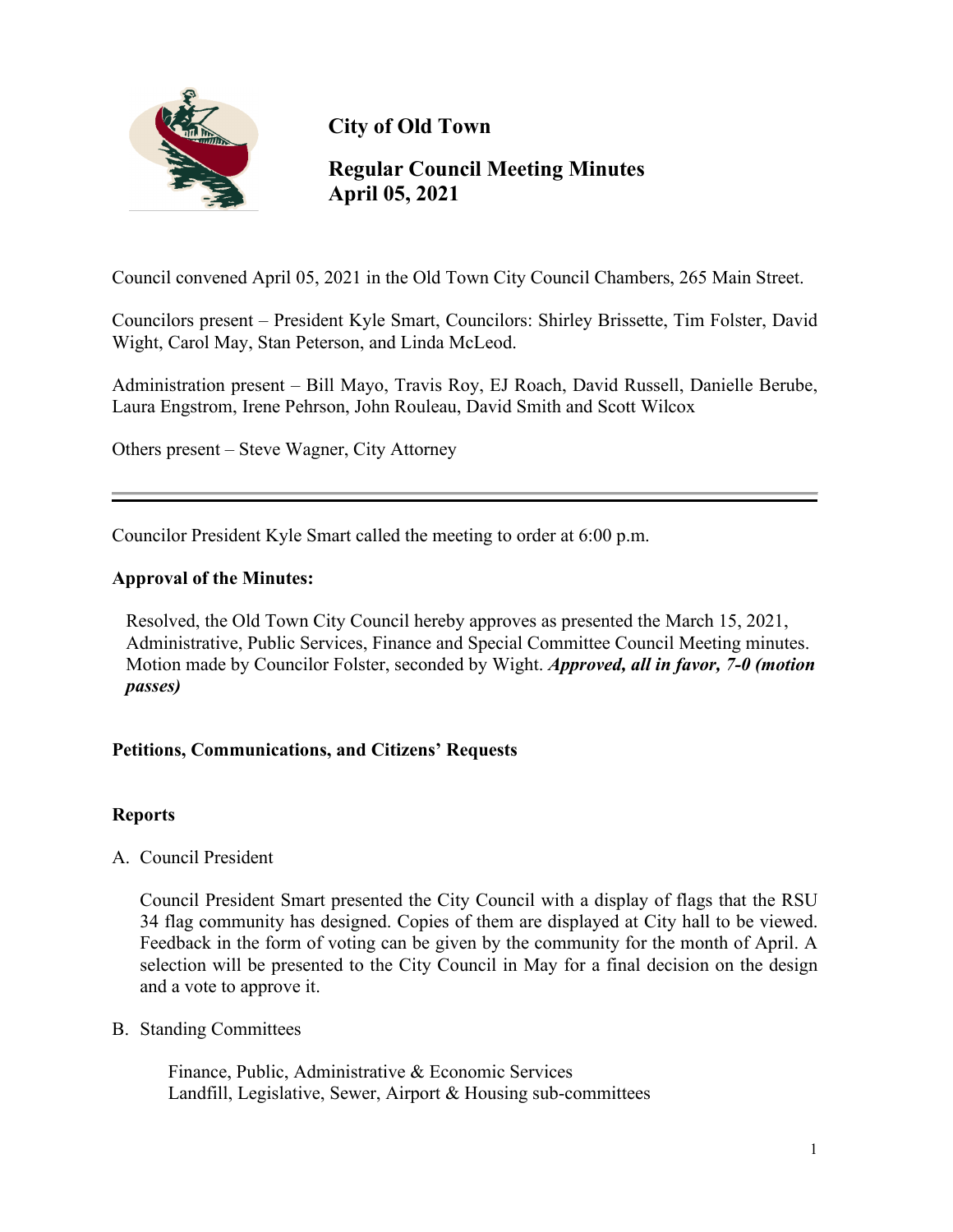# C. City Councilors

- D. City Attorney
- E. Special Committees

## F. City Manager

City Manager Bill Mayo updated the City Council on the following items:

- 1. RSU 34 flag project. Examples of flags are displayed at City Hall and can be voted on by the public either by QR codes or by handwritten votes.
- 2. John Rouleau, Public Works Director has received the rest of the paving bids from contactors for spring paving projects and the Council will be discussing those bids during the Budget meeting on April 06, 2021.
- 3. RMS 4 has updated its Storm Water Permit and Public Works has been able to start some spring cleanup jobs.
- 4. The Maine Development Foundation may potentially be doing a housing study in Old Town.
- 5. Contacted Brookfield Power about signage on Gilman Falls for the entrances to keep traffic moving smoothly.
- 6. April 26, 2021, Penobscot Community Health Center will be holding a vaccination clinic for City Employees and their families to get Covid shots.
- 7. Councilor Wight asked about the BACTS project and Bill stated it is ongoing and financing about the project is still being worked on.

# **Consent Agenda, items 1-3**

- 1. Resolved, the Old Town City Council hereby accepts criminal forfeiture monies in the amount of \$2503.00 in the case of the State of Maine vs. Tyrell Monroe as the Old Town Police Department made a substantial contribution to this investigation.
- 2. Resolved, the Old Town City Council accepts the funding request of \$25,450 for improvements to City property located at 160 Center Street. Improvements to this building will accommodate the next phase of bringing fiber internet to the City. Funds will come from Account  $#01-125-25-5410$ .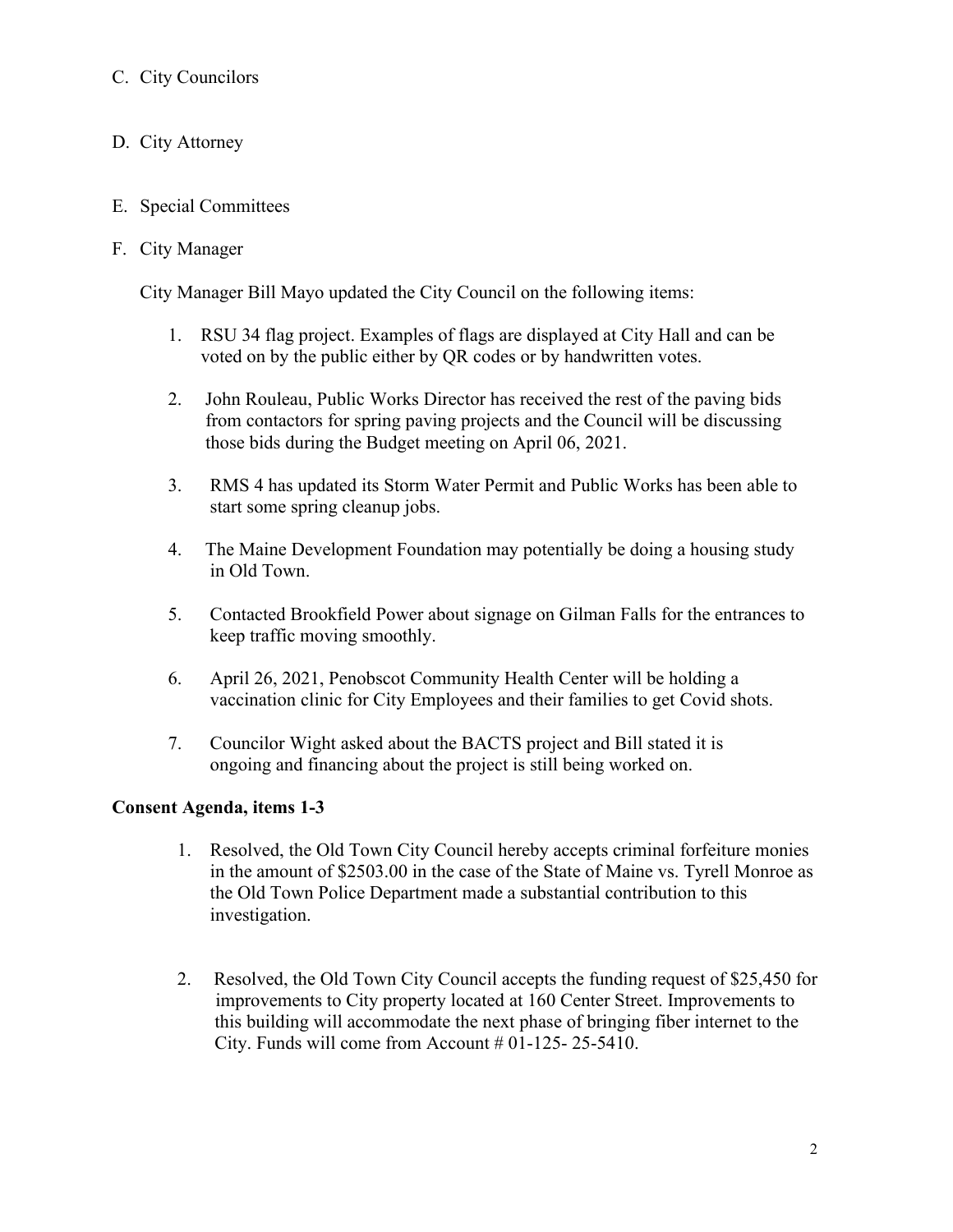3. Resolved, the Old Town City Councill accepts the sale of a piece of a property as shown on Assessor's Map 26, Lot 242-A to Jolene, Harry & Devin Maynard of 61 Fifth Street in the amount of \$7700.00. The Maynard's will be responsible for the surveying, deed description, the recording of the deed, any legal expenses and for any and all other cost associated with this transaction. The City Council further authorizes the City Manager to take all steps necessary to complete the sale.

 Motion made by Councilor Folster to accept all Consent items on the agenda, seconded by Councilor Mcleod*. Approved all in favor, 7-0 (motion passes)*

## **Public Hearings and Second Reading of Ordinances**

#### **Old Business**

#### **New Business, items 1-5**

- 1. Resolved, the Old Town City Council hereby agrees to sell a piece of a property as shown on Assessor's Map 21, Lot 133-A, being a portion of Lincoln Street Road Right-Of-Way to McPike, LLC, new owners of 151 Perkins Ave, 24 Wilson & vacant lot on Lincoln Street in the amount of four-thousand, one-hundred and eighty-four dollars and sixty-three cents (\$4,184.63) as determined by the City Assessor in accordance with past practice. This parcel will consist of 5,297 square feet. (.12 acres). (Exhibit A) The entirety of this lot must be granted as a maintenance easement to the City of Old Town. McPike, LLC will be responsible for the surveying of the property, deed description, the recording of the property, any legal expenses and for any and all other cost associated with this transaction The City Council further authorizes the City Manager to execute said sale. Motion made by Councilor Brissette, seconded by Councilor May. *Approved all in favor, 7-0 (motion passes)*
- 2. Resolved, the Old Town City Council hereby authorizes the Finance Director to open an ICS/checking account with Androscoggin Bank not to exceed \$1,000,000. Motion made by Councilor May, seconded by Councilor Wight. *Approved all in favor, 7-0 (motion passes)*
- 3. Resolved, the Old Town City Council hereby authorizes the Finance Director to open an ICS/checking account with Camden National Bank not to exceed \$1,000,000. Motion made by Councilor Wight, seconded by Councilor Brissette. *Approved all in favor, 7-0 (motion passes)*